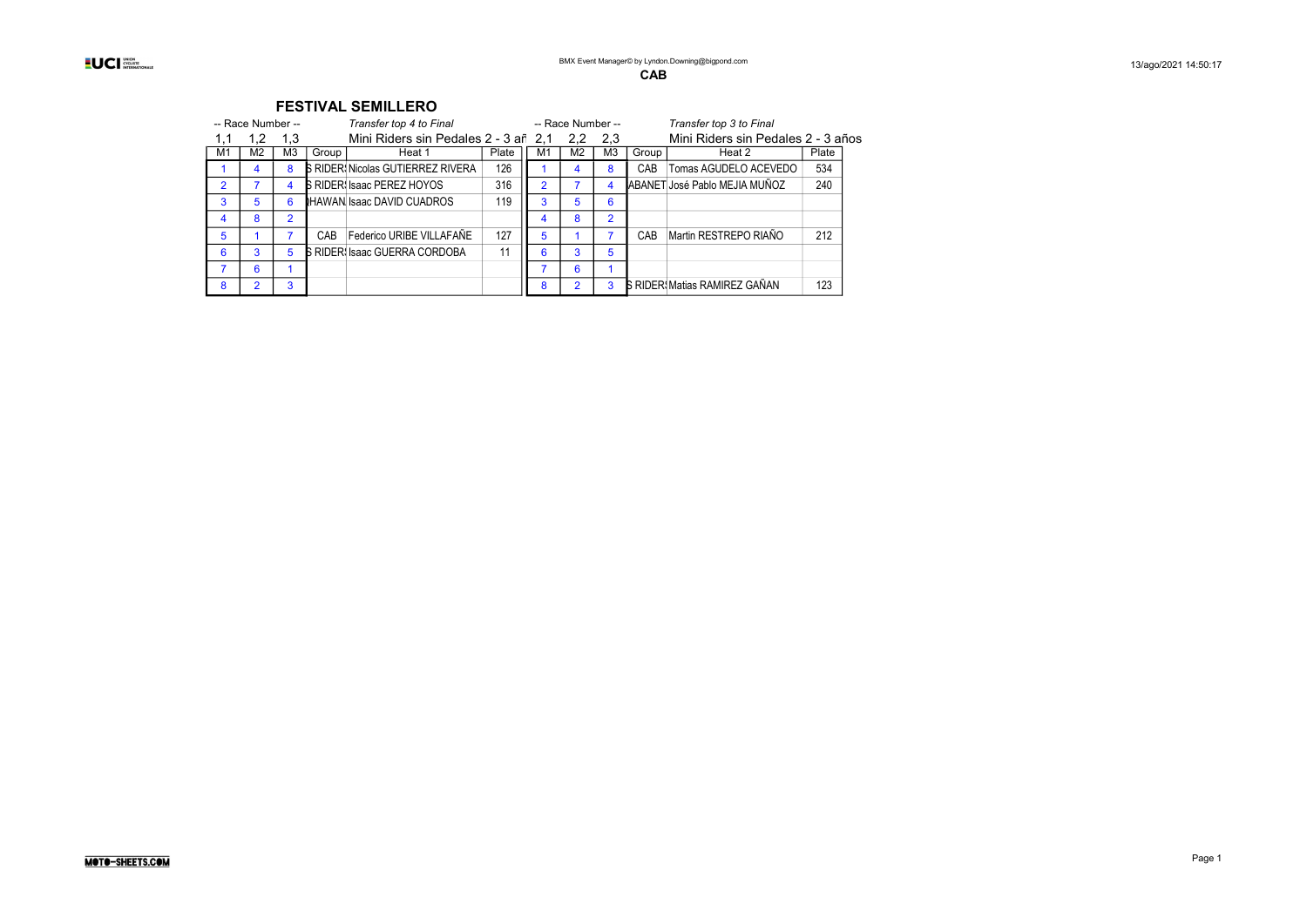|     |                   |                |       | . CV.III.C VCIIILLIIV                |       |                |                   |                |       |                                         |       |
|-----|-------------------|----------------|-------|--------------------------------------|-------|----------------|-------------------|----------------|-------|-----------------------------------------|-------|
|     | -- Race Number -- |                |       | Transfer top 4 to Final              |       |                | -- Race Number -- |                |       | Transfer top 4 to Final                 |       |
| 3,1 | 3,2               | 3,3            |       | Mini Riders sin Pedales 4 - 5 añ 4.1 |       |                | 4.2               | 4,3            |       | Mini Riders sin Pedales 4 - 5 años      |       |
| M1  | M2                | M <sub>3</sub> | Group | Heat 1                               | Plate | M <sub>1</sub> | M <sub>2</sub>    | M <sub>3</sub> | Group | Heat 2                                  | Plate |
|     | 4                 | 8              | CAB   | Jacobo CARTAGENA ZAPATA              | 511   |                | 4                 | 8              |       | <b>IHAWAN Isabella GALLEGO ATENSIO</b>  | 29    |
| 2   |                   |                |       | ILLERO Mariana ZULUAGA MARTINEZ      | 085   | $\overline{2}$ |                   | 4              | CAB   | Miquel LONDOÑO PEREZ                    | 434   |
| 3   | 5                 | 6              |       |                                      |       | 3              | 5                 | 6              | CAB   | Josue MEJIA RESTREPO                    | 138   |
| 4   | 8                 | $\mathcal{P}$  | CAB   | Simon Gabriel GIRALDO ARBC           | 553   | 4              | 8                 | $\overline{2}$ |       |                                         |       |
| 5   |                   |                | CAB   | Jacobo VALENCIA LOPEZ                | 126   | 5              |                   |                |       |                                         |       |
| 6   | 3                 | 5              |       |                                      |       | 6              | 3                 | 5              |       | <b>B RIDER Ismael TORO PARRA</b>        | 625   |
|     | 6                 |                |       | <b>S RIDER: Sebastian NIÑO LOPEZ</b> | 125   |                | 6                 |                |       | <b>IHAWAN Maximiliano ZULUAGA NOREÑ</b> | 54    |
| 8   | 2                 | 3              |       | KERS SA Isaac GRANADA VASQUEZ        | 109   | 8              | $\overline{2}$    | 3              |       | <b>NHAWAN Santiago QUINTERO NOREÑA</b>  | 75    |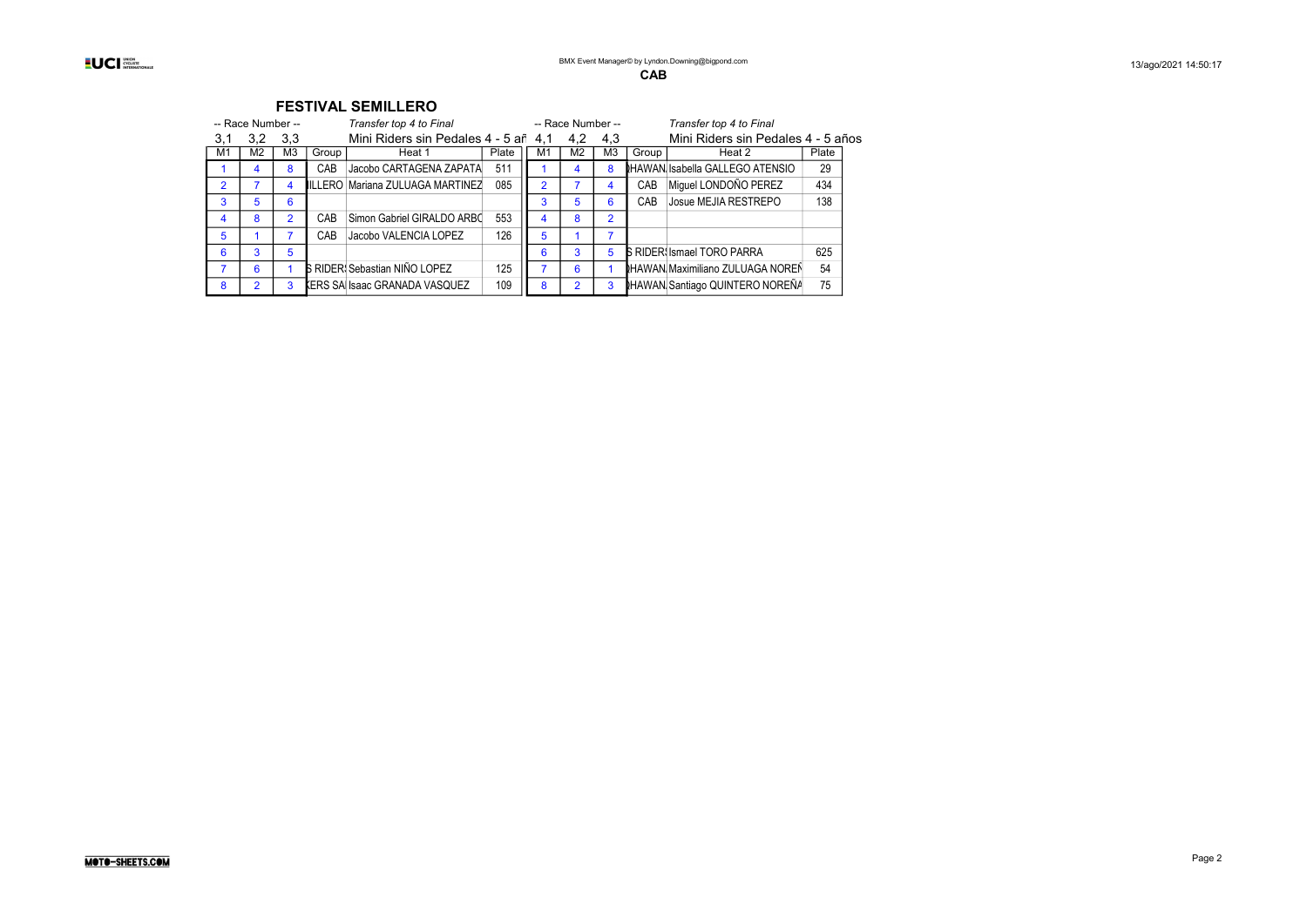|                | -- Race Number -- |                |       | <b>Results on points after Motos</b> |       |  |
|----------------|-------------------|----------------|-------|--------------------------------------|-------|--|
| 5,1            | 5,2               | 5,3            |       | Mini Riders con Pedales 3 - 4 años   |       |  |
| M1             | M2                | MЗ             | Group | Heat 1                               | Plate |  |
|                | 4                 | 8              |       |                                      |       |  |
| $\overline{2}$ |                   | 4              |       |                                      |       |  |
| 3              | 5                 | 6              | CAB   | Luis Angel VASQUEZ LONJAS            | 544   |  |
| 4              | 8                 | $\overline{2}$ |       |                                      |       |  |
| 5              |                   |                |       |                                      |       |  |
| 6              | 3                 | 5              |       |                                      |       |  |
|                | 6                 |                | CAB   | Emiliano RODRIGUEZ SERNA             | .097  |  |
| 8              | $\overline{2}$    | 3              |       |                                      |       |  |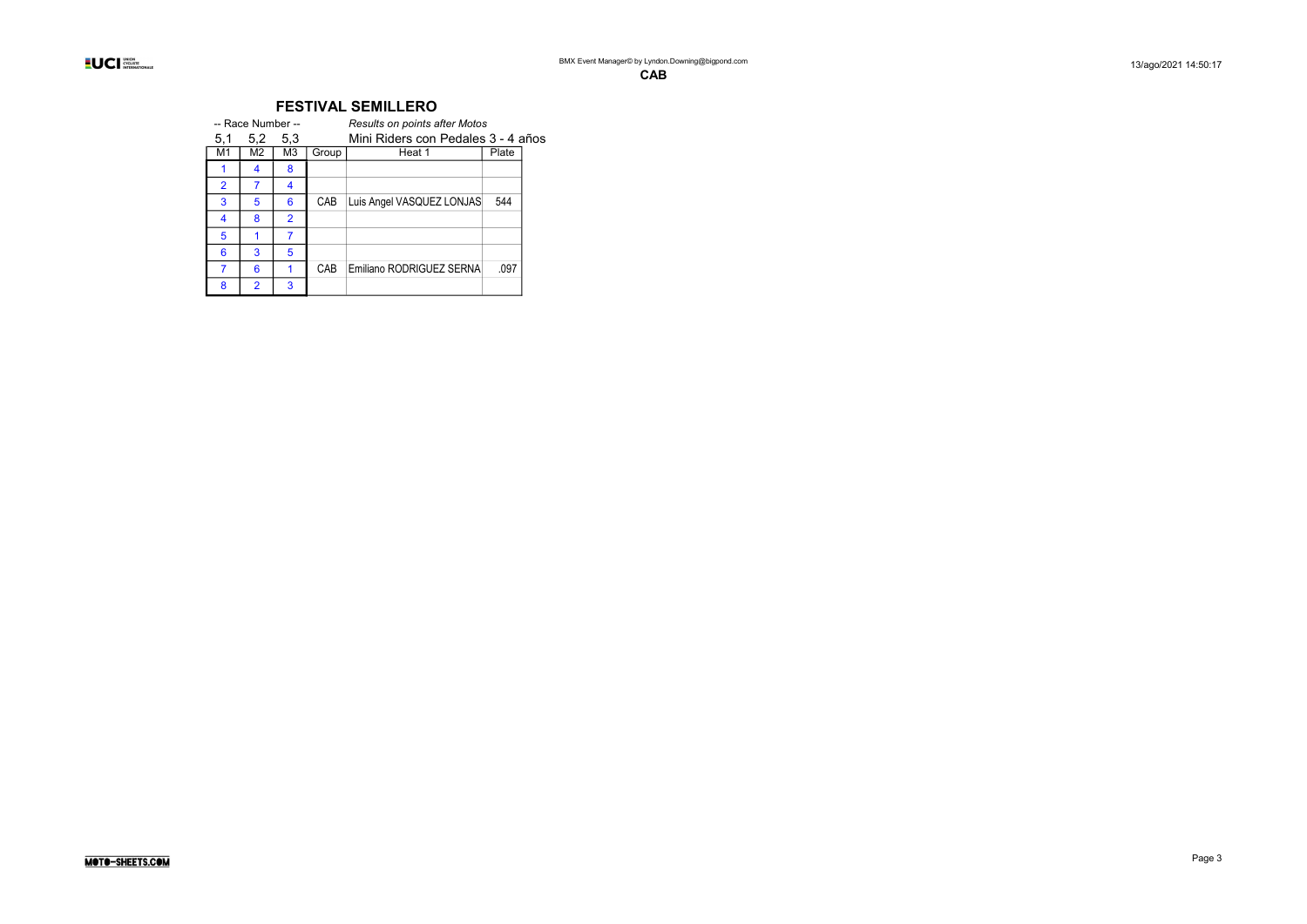|                | -- Race Number -- |                |       | Transfer top 4 to Final              |       |                | -- Race Number -- |                |       | Transfer top 4 to Final               |       |  |
|----------------|-------------------|----------------|-------|--------------------------------------|-------|----------------|-------------------|----------------|-------|---------------------------------------|-------|--|
| 6,1            | 6,2               | 6,3            |       | Mini Riders con Pedales 5 - 6 at 7.1 |       |                | 7.2               | 7,3            |       | Mini Riders con Pedales 5 - 6 años    |       |  |
| M <sub>1</sub> | M <sub>2</sub>    | M <sub>3</sub> | Group | Heat 1                               | Plate | M1             | M <sub>2</sub>    | M <sub>3</sub> | Group | Heat 2                                | Plate |  |
|                | 4                 | 8              | CAB   | <b>Emmanuel GARCIA PEREZ</b>         | 512   |                | 4                 | 8              | CAB   | Jose Angel SALAS VELLOJIN             | 185   |  |
| $\mathfrak{p}$ |                   | 4              | CAB   | Martin LONDOÑO PEREZ                 | 440   | $\overline{2}$ |                   | 4              |       | ANTHER Maria Jose BUSTAMANTE UR       | 210   |  |
| 3              | 5                 | 6              | CAB   | Agustin ARCILA QUINTERO              | 264   | 3              | 5                 | 6              |       | <b>ANTHER Juan Jose OSORIO MACIAS</b> | 211   |  |
| 4              | 8                 | $\mathfrak{p}$ |       | <b>ANTHER Nicolas VARELA MAYA</b>    | 212   | 4              | 8                 |                | CAB   | Jacobo QUINTERO SIERRA                | 515   |  |
| 5              |                   |                | CAB   | Jeronimo BERMUDEZ SALDAF             | 219   | 5              |                   | 7              |       |                                       |       |  |
| 6              | 3                 | 5              |       |                                      |       | 6              | 3                 | 5              | CAB   | Jose Miquel LATORRE MONT(             | 394   |  |
| 7              | 6                 |                |       | ANTHER Emiliano SALDARRIAGA BALL     | 209   |                | 6                 |                |       | ANTHER Mariana QUINTERO GUARIN        | 220   |  |
| 8              | 2                 | 3              | CAB   | Elizabeth DIAZ GIRALDO               | 165   | 8              | 2                 |                |       | ILLERO Valentin BERMUDEZ VILLARE      | 503   |  |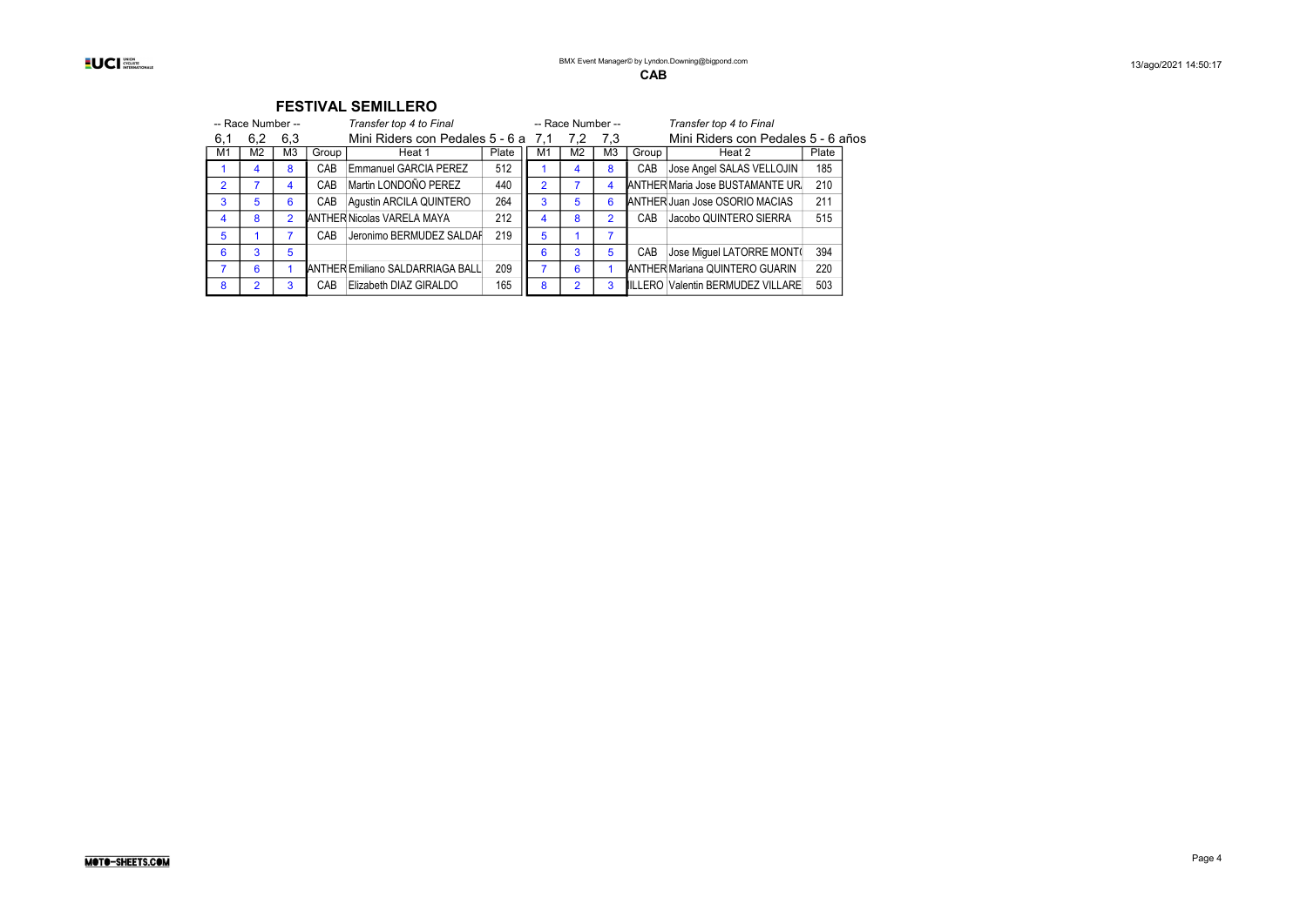|                | -- Race Number -- |                |       | Transfer top 6 to Final               |       |
|----------------|-------------------|----------------|-------|---------------------------------------|-------|
| 8.1            | 8,2               | 8,3            |       | Damas 8 años y menos                  |       |
| M1             | M2                | M <sub>3</sub> | Group | Heat 1                                | Plate |
| 1              | 4                 | 8              | CAB   | Laura MONTOYA CANTOR                  | 159   |
| $\overline{2}$ | 7                 | 4              | CAB   | Ana Sofia ATEHORTUA ALVAF             | 437   |
| 3              | 5                 | 6              | CAB   | Antonia ARANGO SANABRIA               | 249   |
| 4              | 8                 | $\overline{2}$ |       | <b>ITAMON Susana GIERKE PAYOME</b>    | 100   |
| 5              | 1                 | 7              |       |                                       |       |
| 6              | 3                 | 5              |       | <b>ITAMON Luciana RUA HERREA</b>      | 726   |
| 7              | 6                 | 1              | CAB.  | Amalia URIBE CADAVID                  | 444   |
| 8              | $\mathfrak{p}$    | 3              |       | <b>ANTHER Luciana ARBELAEZ ARANGO</b> | 213   |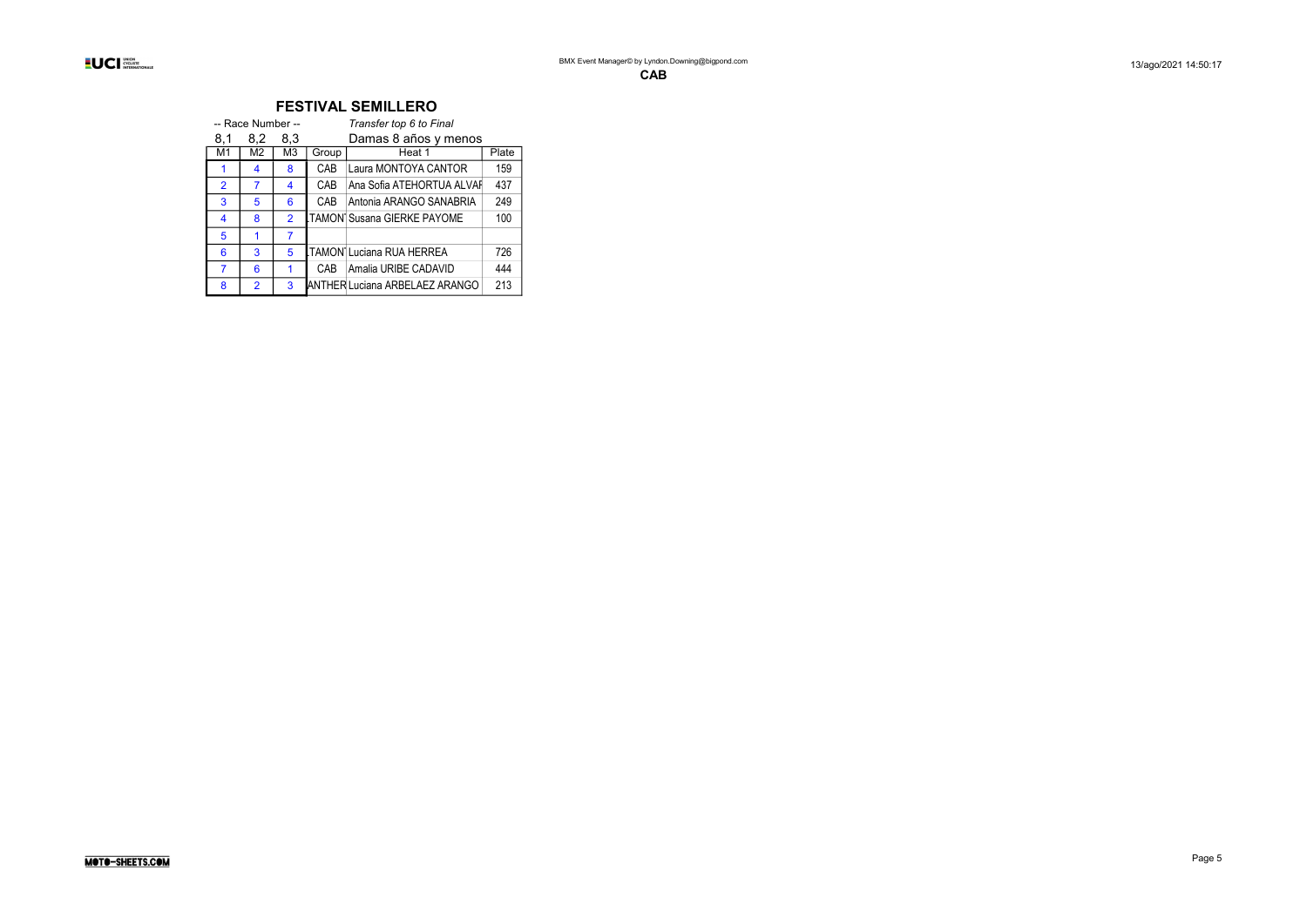|                | -- Race Number -- |                |       | Transfer top 2 to Final              |       |
|----------------|-------------------|----------------|-------|--------------------------------------|-------|
| 9.1            | 9,2               | 9.3            |       | Damas 9 - 10 años                    |       |
| M1             | M2                | M3             | Group | Heat 1                               | Plate |
|                | 4                 | 8              |       |                                      |       |
| $\overline{2}$ | 7                 | 4              |       |                                      |       |
| 3              | 5                 | 6              |       | S RIDER Maria Jose ORTEGA SANCHE     | 537   |
| 4              | 8                 | $\overline{2}$ |       |                                      |       |
| 5              |                   |                |       |                                      |       |
| 6              | 3                 | 5              |       | S RIDER: Maria De Los Angeles ESCOB/ | 528   |
| 7              | 6                 |                |       | <b>ANTHER Sara GOMEZ BOLIVAR</b>     | 203   |
| 8              | $\mathfrak{p}$    | 3              |       |                                      |       |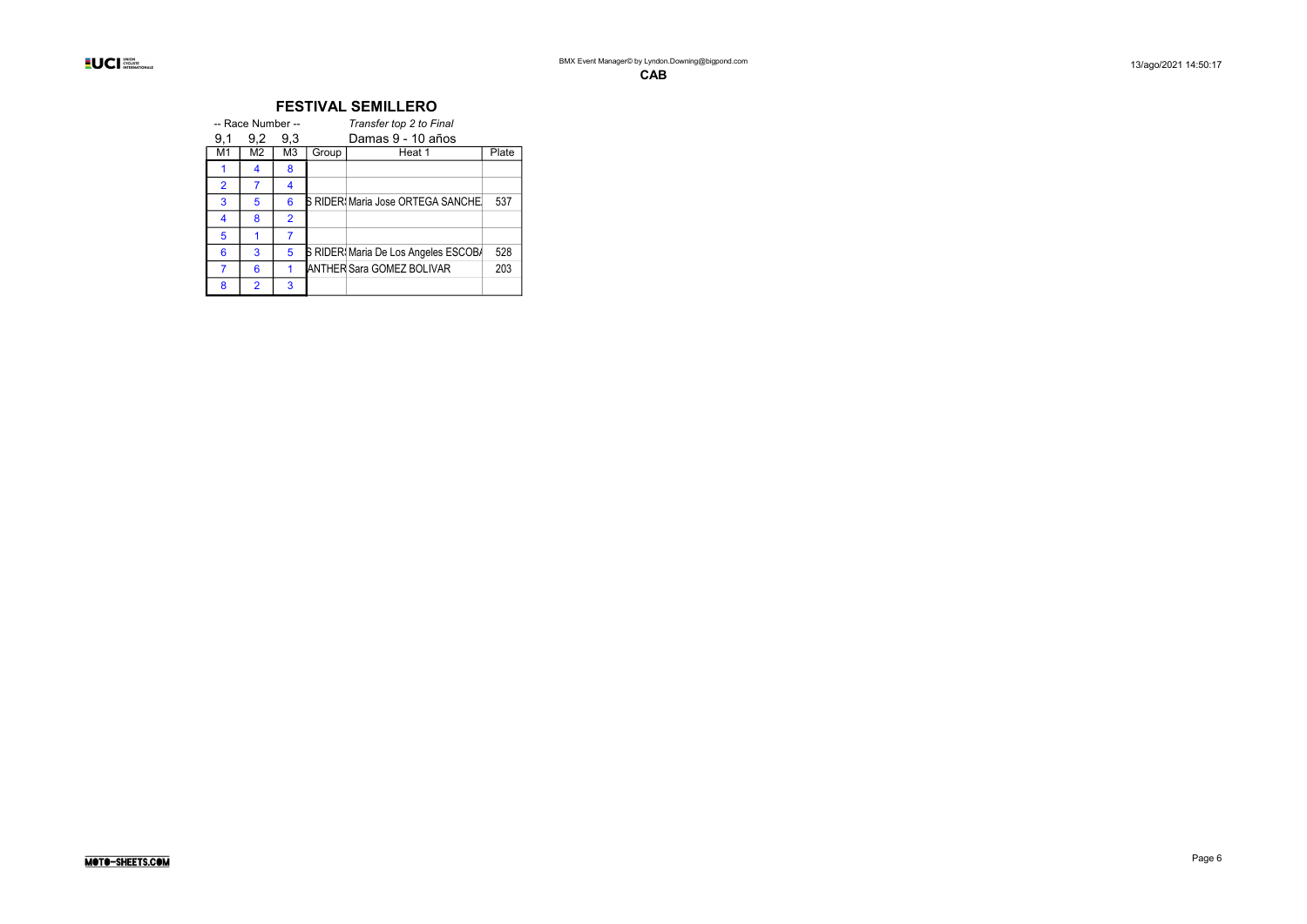| -- Race Number -- |                |       | Transfer top 4 to 1/4 Final              |       |      | -- Race Number -- |                |         | Transfer top 4 to 1/4 Final      |       |      |                | -- Race Number -- |       | Transfer top 4 to 1/4 Final          |       |
|-------------------|----------------|-------|------------------------------------------|-------|------|-------------------|----------------|---------|----------------------------------|-------|------|----------------|-------------------|-------|--------------------------------------|-------|
| 10,1 10,2 10,3    |                |       | Semilleros 6 años y menos                |       | 11.1 | 11.2              | 11,3           |         | Semilleros 6 años y menos        |       | 12.1 |                | 12,2 12,3         |       | Semilleros 6 años y menos            |       |
| M2                | M <sub>3</sub> | Group | Heat 1                                   | Plate | M1   | M <sub>2</sub>    | M <sub>3</sub> | Group I | Heat 2                           | Plate | M1   | M <sub>2</sub> | M <sub>3</sub>    | Group | Heat 3                               | Plate |
|                   |                | CAB   | Juan Pablo JARAMILLO NARA                | 155   |      |                   |                |         |                                  |       |      |                |                   |       |                                      |       |
|                   |                |       |                                          |       |      |                   |                |         | TAMON Dylan Andres GIRON ROMAÑA  | 15    |      |                |                   | CAB   | Mateo ESPEJO CASTILLO                | 258   |
|                   |                |       | <b>S RIDER Martin OSORIO HENAO</b>       | 99    |      |                   | b              |         | <b>ANTHER Joel GUARIN GUARIN</b> | 221   |      | 5              |                   |       | TAMON Miguel Angel HENAO CASTAÑ      | 172   |
|                   |                | CAB   | Ezequiel RIOS RODAS                      | .049  |      |                   |                |         | LTAMON Juan Sebastian ARDILA     | 428   |      | 8              |                   |       | <b>B RIDER Isaac SALAZAR SANCHEZ</b> | 300   |
|                   |                | CAB   | Maria Salome JARAMILLO AGI               | .099  |      |                   |                | CAB     | Jacob CARDENAS ZAPATA            | 463   |      |                |                   | CAB   | Maximo Emanuel MONTOYA H             | 460   |
|                   |                | CAB   | Mathias GALLEGO ARIAS                    | 188   |      |                   |                | CAB     | Martin ANAYA JIMENEZ             | .052  |      |                |                   | CAB   | Alicia AGUDELO HERNANDEZ             | 153   |
|                   |                |       | <b>S RIDER: Emiliano JIMENEZ RAMIREZ</b> | 203   |      |                   |                |         | LTAMON Isaac LONDOÑO MORALES     | 16    |      | 6              |                   |       | TAMON Jacobo ALVAREZ PEREZ           | 937   |
|                   |                |       | <b>5 RIDER: Emiliano VALENCIA ARENAS</b> | 88    |      |                   |                | CAB     | Lorenzo TAMAYO ARISTIZABA        | 208   |      |                |                   |       | <b>TAMON Matias SANCHEZ SANCHEZ</b>  | 906   |

|                | -- Race Number -- |                |       | Transfer top 4 to 1/4 Final      |       |                | -- Race Number -- |                |       | Transfer top 4 to 1/4 Final          |       |
|----------------|-------------------|----------------|-------|----------------------------------|-------|----------------|-------------------|----------------|-------|--------------------------------------|-------|
| 13.1           | 13,2 13,3         |                |       | Semilleros 6 años y menos        |       | 14.1           |                   | 14,2 14,3      |       | Semilleros 6 años y menos            |       |
| M1             | M <sub>2</sub>    | M <sub>3</sub> | Group | Heat 4                           | Plate | M <sub>1</sub> | M <sub>2</sub>    | M <sub>3</sub> | Group | Heat 5                               | Plate |
|                | 4                 | 8              |       | <b>HAWAN Mateo ALVAREZ MARIN</b> | 228   |                | 4                 | 8              |       | <b>ANTHER Geronimo MONTOYA VELEZ</b> | 225   |
| $\overline{2}$ |                   | 4              |       | TAMON Mateo ARROYAVE VANEGAS     | 15    | $\overline{2}$ |                   | 4              |       |                                      |       |
| 3              | 5                 | 6              |       | TAMON Samuel David TORRES ERAZ(  | 654   | 3              | 5                 | 6              |       | TAMON Maximiliano GARCIA ALVARE2     | 70    |
| 4              | 8                 | $\overline{2}$ | CAB   | Antonio MATURANA VALENCI         | 500   | 4              | 8                 | $\mathcal{P}$  |       | TAMON Esteban Eloy RIVAS TORO        | 735   |
| 5              |                   |                |       | TAMON Mateo CASTRILLON           | 20    | 5              |                   |                | CAR   | Emiliano GARCIA CASTRILLOI           | 415   |
| 6              | 3                 | 5              | CAB   | Manuel Alejandro PEREA VEL/      | 106   | 6              | 3                 | 5              | CAB   | Juan Pablo CEBALLOS SUARI            | 304   |
|                | 6                 |                | CAB   | Matias ALVAREZ TABARES           | 342   | ⇁              | 6                 |                | CAB   | Pablo RESTREPO PEREZ                 | 287   |
| 8              | 2                 | 3              |       | s Bacala Matias JIMENEZ TAPASCO  | 201   | 8              | 2                 | 3              | CAB   | Pablo MOLINA AGUDELO                 | 278   |

#### MOTO-SHEETS.COM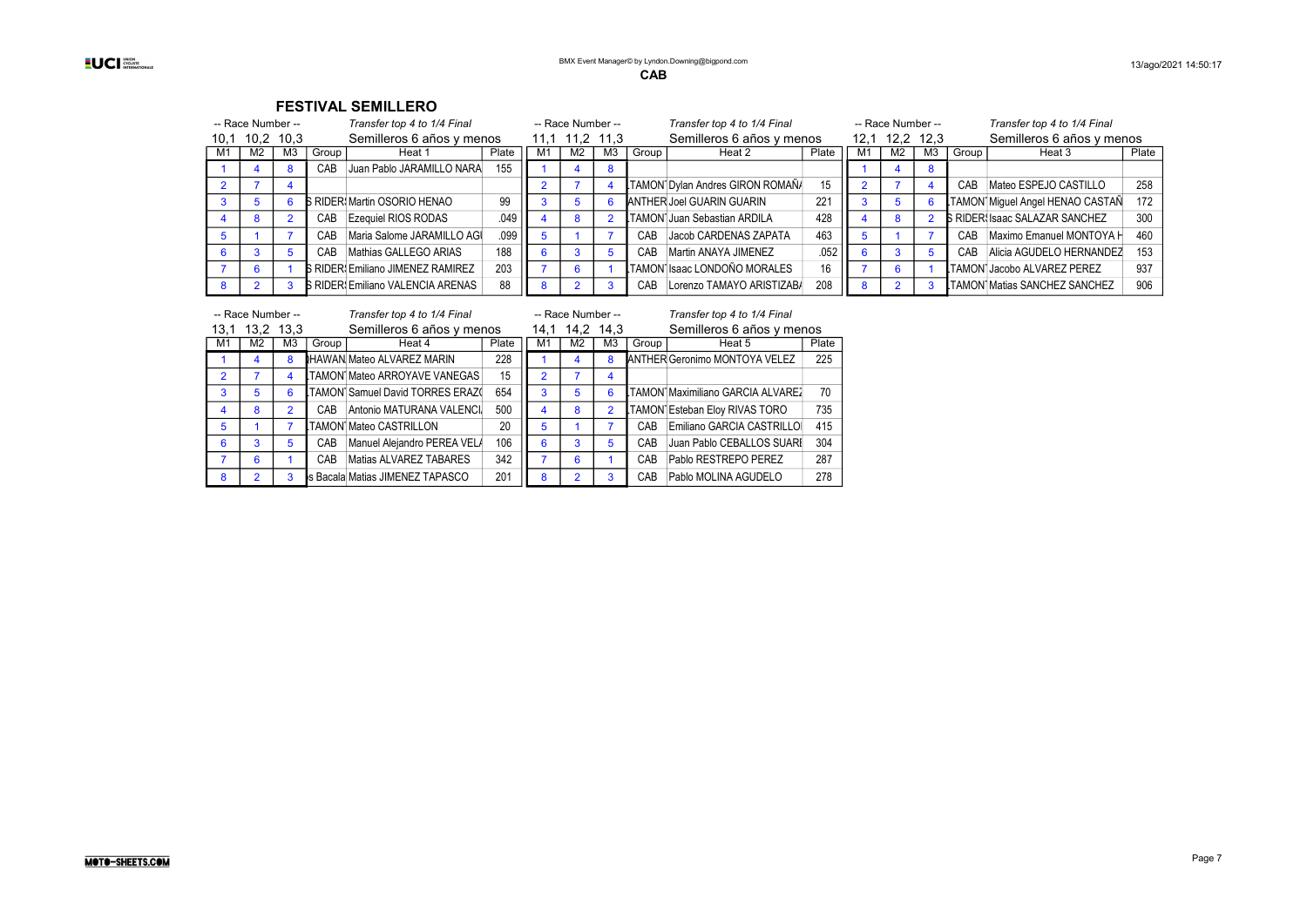| -- Race Number -- |    |       | Transfer top 4 to 1/4 Final            |       |      | -- Race Number -- |                |       | Transfer top 4 to 1/4 Final               |       |    | -- Race Number -- |                |       | Transfer top 4 to 1/4 Final            |       |
|-------------------|----|-------|----------------------------------------|-------|------|-------------------|----------------|-------|-------------------------------------------|-------|----|-------------------|----------------|-------|----------------------------------------|-------|
| 15,1 15,2 15,3    |    |       | Semilleros 7 - 8 años                  |       | 16.1 | 16,2 16,3         |                |       | Semilleros 7 - 8 años                     |       |    | 17,1 17,2 17,3    |                |       | Semilleros 7 - 8 años                  |       |
| M <sub>2</sub>    | MЗ | Group | Heat 1                                 | Plate | M    | M2                | M <sub>3</sub> | Group | Heat 2                                    | Plate | M. | M <sub>2</sub>    | M <sub>3</sub> | Group | Heat 3                                 | Plate |
|                   |    |       | TAMON Mateo LOPEZ GOMEZ                | 210   |      |                   |                |       | <b>IHAWAN Maximiliano MARTINEZ</b>        | 263   |    |                   |                |       | <b>LTAMON Martin RESTREPO SALGADO</b>  | 316   |
|                   |    |       | TAMON Mathias SANCHEZ DELGADO          | 30    |      |                   |                |       | ABANET Matias TABORDA PRASCA              | 388   |    |                   |                |       | S RIDER, Miguel Angel LASSO TABORD.    | 775   |
|                   |    |       | <b>KERS SA Mateo MARTINEZ BETANCUR</b> | 12    |      |                   |                |       | <b>B RIDER: Valentin MORALES CEBALLOS</b> |       |    |                   |                |       |                                        |       |
| 8                 |    |       | ANTHER Emiliano QUINTERO GUARIN        | 219   |      |                   |                | CAB   | Felipe ZULUAGA VILLEGAS                   | .023  |    | 8                 |                |       | S RIDER Miguel CANO HERNANDEZ          | 220   |
|                   |    |       | ANTHER Emiliano BEDOYA ACEVEDO         | 224   |      |                   |                |       | <b>IHAWAN Dilan GOMEZ GARCIA</b>          | 15    |    |                   |                |       | <b>S RIDER: Jeronimo CASTRO ALZATE</b> | 76    |
| 3                 |    |       | IILLERO Lucas LOPERA MEJIA             | 263   |      |                   |                | CAB   | Martin Emilio GALLEGO RAMO                | 328   |    |                   |                | CAB   | Thomas VERGARA ESPINOZA                | 543   |
| 6                 |    |       | TAMON Emanuel LOAIZA ESTRADA           | 100   |      |                   |                | CAB   | Matias CALDERON GOMEZ                     | 445   |    |                   |                |       | <b>NHAWAN Emanuel PEREZ</b>            | 50    |
|                   |    |       | ANTHER Mateo CASTAÑO MOLINA            | 204   |      |                   |                |       |                                           |       |    |                   |                | CAB   | Jeronimo VALENCIA HERRER               | 346   |

|      | -- Race Number -- |           |       | Transfer top 4 to 1/4 Final             |       |    | -- Race Number -- |    |       | Transfer top 4 to 1/4 Final              |                |    | -- Race Number -- |    |       | Transfer top 4 to 1/4 Final              |       |
|------|-------------------|-----------|-------|-----------------------------------------|-------|----|-------------------|----|-------|------------------------------------------|----------------|----|-------------------|----|-------|------------------------------------------|-------|
| 18.1 |                   | 18.2 18.3 |       | Semilleros 7 - 8 años                   |       |    | 19.1 19.2 19.3    |    |       | Semilleros 7 - 8 años                    |                |    | 20,1 20,2 20,3    |    |       | Semilleros 7 - 8 años                    |       |
| M1   | M2                | ΜЗ        | Group | Heat 4                                  | Plate | M1 | M <sub>2</sub>    | M3 | Group | Heat 5                                   | Plate          | M. | M2                | M3 | Group | Heat 6                                   | Plate |
|      |                   |           |       |                                         |       |    |                   |    |       |                                          |                |    |                   |    |       | TAMON Miguel Angel GOMEZ ZAPATA          | 395   |
|      |                   |           |       | <b>ANTHER Nicolas CANO GIL</b>          | 214   |    |                   |    | CAB   | Federico MARIN LOPEZ                     | 217            |    |                   |    |       | <b>ITAMON Emiliano RAMIREZ LARGO</b>     | 31    |
|      |                   |           |       | <b>KERS SA Matias LONDOÑO BETANCUR</b>  | 13    |    |                   |    |       | TAMON Matias PULGARIN ACEVEDO            | 214            |    |                   |    |       | ANTHER Samuel ACEVEDO ROMERO             | 206   |
|      |                   |           | CAB   | Samuel SANTA RESTREPO                   | 355   |    |                   |    | CAB   | Emilio LOPEZ LONDOÑO                     | 157            |    |                   |    |       |                                          |       |
|      |                   |           |       | <b>LTAMON Juan Jose ALZATE VELAZQUI</b> |       |    |                   |    |       | <b>S RIDER Nicolas RESTREPO HINCAPIE</b> | 713            |    |                   |    | CAR   | Isaac HOLGUIN GARCIA                     | 269   |
|      |                   |           |       | LTAMON Matias ANGEL ESTRADA             | 680   |    |                   |    |       | <b>LTAMON Matias FORERO GALLEGO</b>      | 108            |    |                   |    |       | <b>IHAWAN Juan Esteban VILLADA CASTA</b> | 74    |
|      |                   |           |       | LTAMON Josue MUÑOZ RODRIGUEZ            | 809   |    |                   |    |       | <b>LTAMON Joel MOLINA RESTREPO</b>       | $\overline{A}$ |    |                   |    |       | <b>LTAMON Sebastian PABON TORO</b>       |       |
|      |                   |           |       | <b>HAWAN Emiliano ALTAMIRANDA</b>       | 282   |    |                   |    |       | ANTHER Emanuel CANO CARMONA              | 215            |    |                   |    | CAB   | Samuel LOTERO ZAPATA                     | 405   |

|                | -- Race Number -- |                |       | Transfer top 4 to 1/4 Final           |       |                | -- Race Number -- |                |       | Transfer top 4 to 1/4 Final               |       |
|----------------|-------------------|----------------|-------|---------------------------------------|-------|----------------|-------------------|----------------|-------|-------------------------------------------|-------|
|                | 21.1 21.2 21.3    |                |       | Semilleros 7 - 8 años                 |       |                | 22,1 22,2 22,3    |                |       | Semilleros 7 - 8 años                     |       |
| M1             | M <sub>2</sub>    | M3             | Group | Heat 7                                | Plate | M <sub>1</sub> | M <sub>2</sub>    | M <sub>3</sub> | Group | Heat 8                                    | Plate |
|                | 4                 | 8              |       |                                       |       |                | 4                 | 8              |       |                                           |       |
| $\overline{2}$ |                   | 4              | CAB   | Thomas OSPINO PINILLA                 | 473   | $\overline{2}$ |                   | 4              |       | <b>LTAMON Emanuel JARAMILLO LOPEZ</b>     | 204   |
| 3              | 5                 | 6              | CAB   | Maximiliano GUTIERREZ PATI            | 252   | 3              | 5                 | 6              |       | <b>KERS SA Rodrigo Andres GUARDIA ZAP</b> | 243   |
| $\overline{4}$ | 8                 | $\overline{2}$ |       | TAMON Martin GOMEZ LOPEZ              | 26    | 4              | 8                 | $\mathcal{P}$  |       | <b>LTAMON Tomas Onasis ESPINOSA ACE</b>   | 19    |
| 5              |                   |                |       | TAMON Emiliano PUERTA OSPINA          | 13    | 5              |                   |                |       | TAMON Benjamin PINEDA MARULAND            | 528   |
| 6              | 3                 | 5              |       | <b>IHAWAN Jacobo ALZATE VILLA</b>     | 259   | 6              | 3                 | 5              |       | <b>B RIDER: Maximiliano TAFUR GIRALDO</b> | 134   |
|                | 6                 |                |       | <b>ANTHER Samuel HERNANDEZ COSSIC</b> | 205   |                | 6                 |                |       | <b>S RIDER Nicolas VIANA JARAMILLO</b>    | 524   |
| 8              | 2                 | 3              |       | TAMON Christopher GONZALEZ BEDO       | 358   | 8              | $\overline{2}$    | 3              |       | <b>LTAMON1Tomas CARMONA VILLEGAS</b>      | 714   |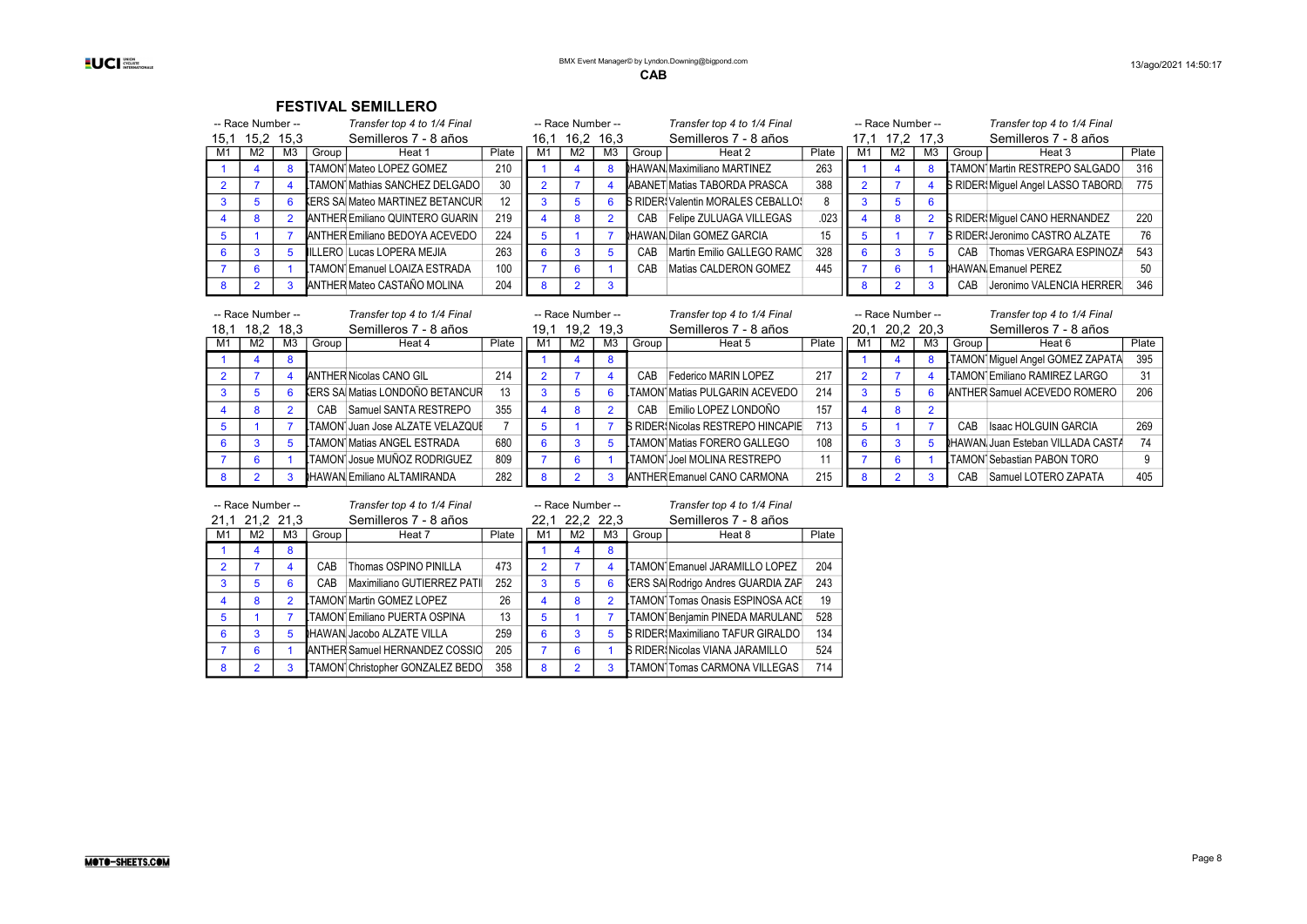|    | -- Race Number -- |                | Transfer top 4 to 1/4 Final       |       |    | -- Race Number -- |                |       | Transfer top 4 to 1/4 Final       |       |    | -- Race Number -- |    | Transfer top 4 to 1/4 Final             |       |
|----|-------------------|----------------|-----------------------------------|-------|----|-------------------|----------------|-------|-----------------------------------|-------|----|-------------------|----|-----------------------------------------|-------|
|    | 23,1 23,2 23,3    |                | Semilleros 9 - 10 años            |       |    | 24,1 24,2 24,3    |                |       | Semilleros 9 - 10 años            |       |    | 25,1 25,2 25,3    |    | Semilleros 9 - 10 años                  |       |
| M1 | M <sub>2</sub>    | M <sub>3</sub> | Group<br>Heat 1                   | Plate | M1 | M2                | M <sub>3</sub> | Group | Heat 2                            | Plate | M. | M <sub>2</sub>    | M3 | Group<br>Heat 3                         | Plate |
|    |                   |                | TAMON Luciano ARROYAVE ECHAVAI    | 628   |    |                   |                |       | ILLERO Pablo FLOREZ BENJUMEA      | 292   |    |                   |    | ANTHER Jeronimo RIOS AGUDELO            | 216   |
|    |                   |                | ANTHER Samuel AVENDAÑO GONZALI    | 217   |    |                   |                |       | HAWAN Nicolas HERRERA             | 260   |    |                   |    | <b>B RIDER: Simon NIÑO LOPEZ</b>        | 820   |
|    |                   |                | ANTHER Juan Manuel PATIÑO GIRALD  | 207   |    |                   |                |       |                                   |       |    |                   |    | ANTHER Jean Carlos ARBOLEDA CARD        | 208   |
|    |                   |                | Santiago ESTRADA CUADROS<br>CAB   | 443   |    | R.                |                |       | TAMON Josue MONTOYA               | 723   |    | 8                 |    | Mateo ORREGO HINCAPIE<br>CAB            | 459   |
|    |                   |                |                                   |       |    |                   |                |       | ANTHER Marcos LONDOÑO SANCHEZ     | 222   |    |                   |    | <b>B RIDER: Jeronimo GAVIRIA CORTES</b> | 124   |
|    |                   |                | TAMON Samuel MARIN ARBOLEDA       | 900   |    |                   |                |       | ANTHER Juan Jose REY BETANCUR     | 218   |    | 3                 |    | Sebastian PELAEZ JIMENEZ<br>CAR.        | 485   |
|    |                   |                | TAMON Emanuel ALVAREZ ARENAS      | 818   |    | 6                 |                |       | S RIDER! Miguel Angel DUQUE PARRA | 163   |    | 6                 |    | Federico QUESADA RODRIGU<br>CAR         | 562   |
|    |                   |                | Jose Aleiandro ATEHORTUA A<br>CAB | 277   |    |                   |                |       | ILLERO Kendrick GARCIA PEREZ      | 409   |    | $\overline{2}$    |    |                                         |       |

| -- Race Number -- |                |                |       | Transfer top 4 to 1/4 Final           |       | -- Race Number -- |                |                | Transfer top 4 to 1/4 Final |                                       |       |  |
|-------------------|----------------|----------------|-------|---------------------------------------|-------|-------------------|----------------|----------------|-----------------------------|---------------------------------------|-------|--|
|                   | 26,1 26,2 26,3 |                |       | Semilleros 9 - 10 años                |       |                   | 27.1 27.2 27.3 |                |                             | Semilleros 9 - 10 años                |       |  |
| M1                | M <sub>2</sub> | M <sub>3</sub> | Group | Heat 4                                | Plate | M1                | M <sub>2</sub> | M <sub>3</sub> | Group                       | Heat 5                                | Plate |  |
|                   | 4              | 8              | CAB   | Miquelangel OCAMPO ZAPAT/             | 272   |                   | 4              | 8              |                             |                                       |       |  |
| $\overline{2}$    |                | 4              |       | TAMON Emmanuel MUÑOZ RODRIGUI         | 370   | $\overline{2}$    |                | 4              |                             |                                       |       |  |
| 3                 | 5              | 6              |       | <b>KERS SA Emanuel GUARDIA ZAPATA</b> | 237   | 3                 | 5              | 6              |                             | <b>B RIDER: Jacobo GUZMAN CARDONA</b> | 412   |  |
| 4                 | 8              | $\mathfrak{p}$ |       | ANTHER Juan Jose VELASQUEZ MEJIA      | 226   | 4                 | 8              | $\overline{2}$ |                             | TAMON Jeronimo JARAMILLO LOPEZ        | 209   |  |
| 5                 |                |                |       | S RIDER: Emilio JIMENEZ MONÁ          | 775   | 5                 |                | 7              |                             | LTAMON Matias CORREA LOPEZ            | 350   |  |
| 6                 | 3              | 5              |       |                                       |       | 6                 | 3              | 5              |                             | ANTHER Iker Endrik JIMENEZ MUÑETO     | 227   |  |
|                   | 6              |                |       |                                       |       |                   | 6              |                |                             | LTAMON Juan Sebastian OSPINA          | 348   |  |
| 8                 | $\overline{2}$ | 3              |       | TAMON Juan Pablo CALLE MORA           | 257   | 8                 | $\mathfrak{p}$ | 3              | CA <sub>B</sub>             | David Esteban ROSAS GUERF             | 426   |  |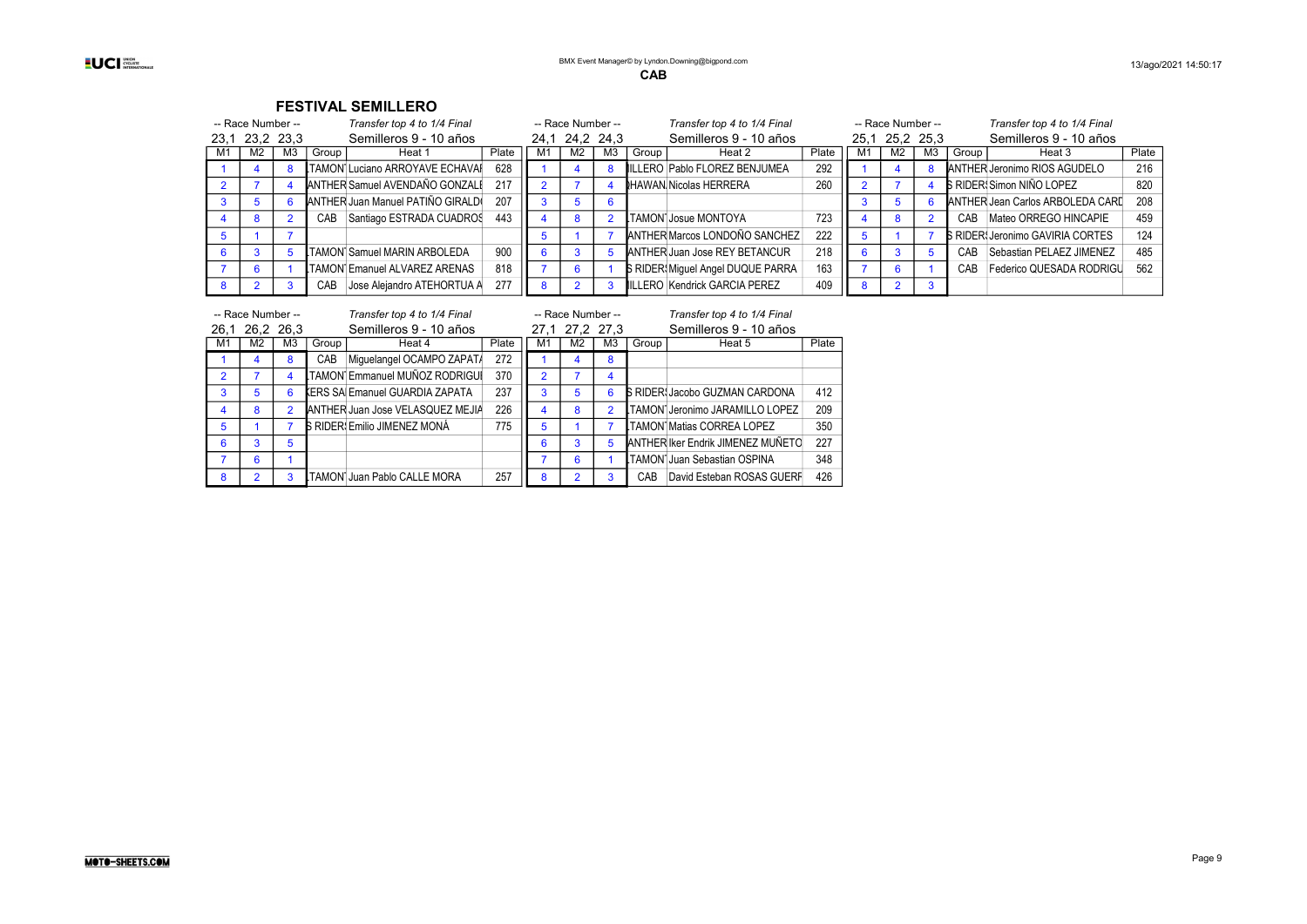| -- Race Number --                         |                | Transfer top 4 to Semi Final |       |                                            | -- Race Number --       |  |                | Transfer top 4 to Semi Final |       |                                   | -- Race Number --       |    |    | Transfer top 4 to Semi Final |       |                                        |       |
|-------------------------------------------|----------------|------------------------------|-------|--------------------------------------------|-------------------------|--|----------------|------------------------------|-------|-----------------------------------|-------------------------|----|----|------------------------------|-------|----------------------------------------|-------|
| Semilleros 11 - 12 años<br>28,1 28,2 28,3 |                | 29.1 29.2 29.3               |       |                                            | Semilleros 11 - 12 años |  |                | 30,1 30,2 30,3               |       |                                   | Semilleros 11 - 12 años |    |    |                              |       |                                        |       |
| M1                                        | M <sub>2</sub> | MЗ                           | Group | Heat 1                                     | Plate                   |  | M <sub>2</sub> | M <sub>3</sub>               | Group | Heat 2                            | Plate                   | M1 | M2 | MЗ                           | Group | Heat 3                                 | Plate |
|                                           |                |                              |       | LTAMON Matias RUEDA DUEÑAS                 | 699                     |  |                |                              |       | .TAMON Mateo CAÑAS                | 28                      |    |    |                              |       | TAMON lan Samuel SANTOS DIAZ           | 46    |
|                                           |                |                              |       |                                            |                         |  |                |                              | CAB   | Miquel RAMIREZ MONTOYA            | 259                     |    |    |                              |       | <b>HAWAN Daniel RICO ARDILA</b>        | 607   |
|                                           |                |                              |       | <b>S RIDER: Juan Felipe GIRALDO RAMIRE</b> | 210                     |  |                |                              |       | ILLERO Miguel Angel SALAZAR SUARI | 372                     |    |    |                              |       |                                        |       |
|                                           |                |                              |       | TAMON Andres Felipe MARTINEZ               | 554                     |  | 8              |                              |       | TAMON Juan Miquel TABORDA RICO    | 26                      |    |    |                              |       | <b>S RIDER: Gabriel ESCOBAR PATIÑO</b> | 113   |
|                                           |                |                              |       |                                            |                         |  |                |                              |       |                                   |                         |    |    |                              |       |                                        |       |
|                                           |                |                              |       | <b>TAMON Joaquin GUZMAN GOMEZ</b>          |                         |  |                |                              |       | ANTHER Juan Pablo QUINTERO PADIE  | 202                     |    |    |                              |       | ANTHER Jeronimo SANCHEZ CASAS          | 223   |
|                                           |                |                              |       | TAMON Dylan ALZATE HERNANDEZ               | 100                     |  |                |                              |       |                                   |                         |    |    |                              |       | LTAMON Juan Manuel MORENO RINCO        | -24   |
|                                           |                |                              |       | ILLERO Nicolas LOPERA MEJIA                | 262                     |  |                |                              |       | <b>B RIDER Ismael ARIAS USUGA</b> | 342                     |    |    |                              |       | LTAMON Juan Manuel BEDOYA CARO         | 100   |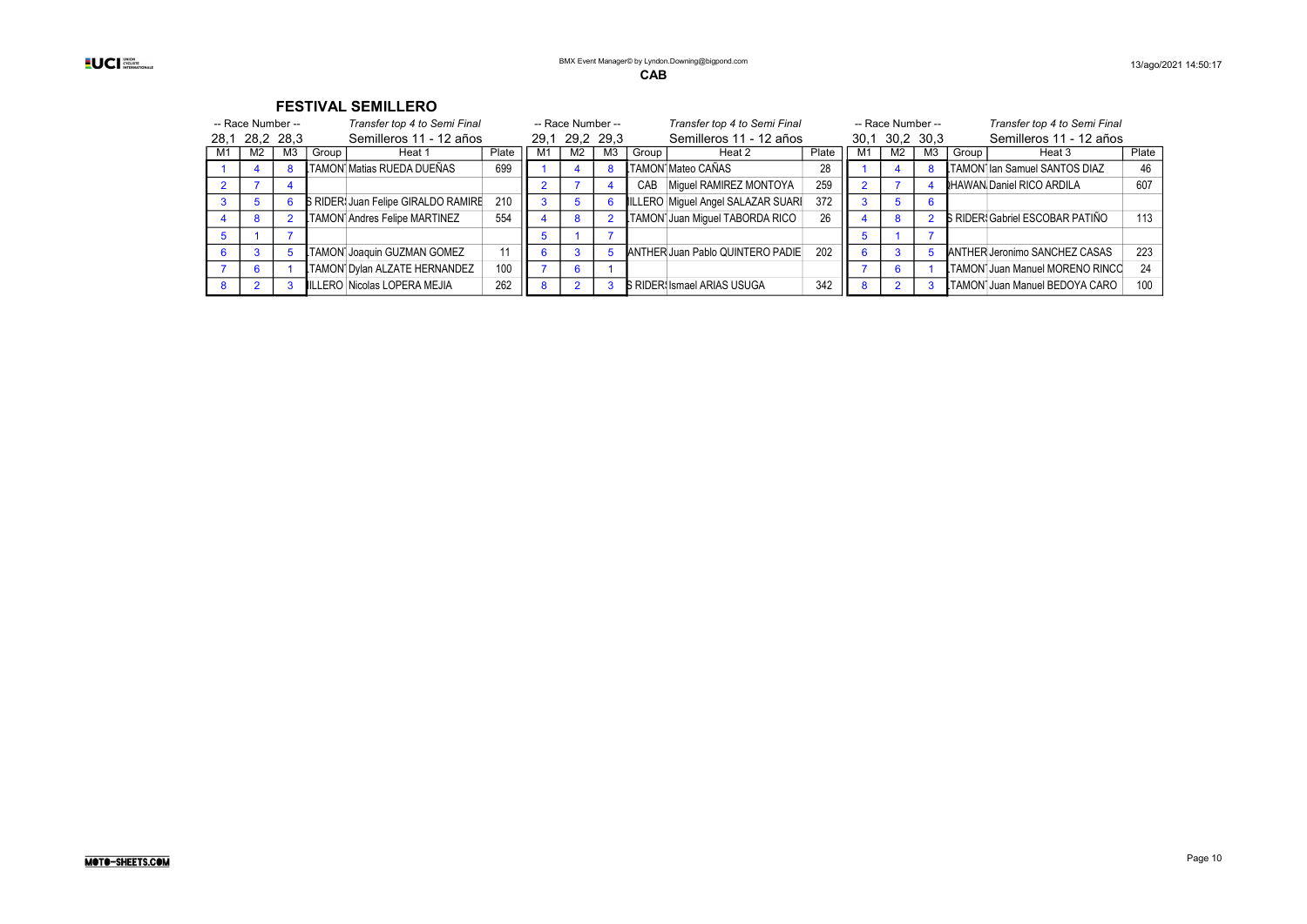| -- Race Number -- |                |    |       | Transfer top 4 to Final          |       | -- Race Number -- |                |                | Transfer top 3 to Final |                                          |       |
|-------------------|----------------|----|-------|----------------------------------|-------|-------------------|----------------|----------------|-------------------------|------------------------------------------|-------|
|                   | 31,1 31,2 31,3 |    |       | Semilleros 13 - 14 años          |       |                   |                | 32,1 32,2 32,3 | Semilleros 13 - 14 años |                                          |       |
| M1                | M2             | M3 | Group | Heat 1                           | Plate | M1                | M <sub>2</sub> | M <sub>3</sub> | Group                   | Heat 2                                   | Plate |
|                   | 4              | 8  | CAB   | Samuel CANO RESTREPO             | 341   |                   | 4              | 8              | CAB                     | Emmanuel Santiago TRUJILLC               | 299   |
| 2                 |                |    | CAB   | Jacobo CHAPARRO VELEZ            | 581   | $\overline{2}$    |                | 4              |                         |                                          |       |
| 3                 | 5              | 6  |       |                                  |       | 3                 | 5              | 6              |                         |                                          |       |
| 4                 | 8              | 2  |       |                                  |       |                   | 8              | $\mathfrak{p}$ |                         |                                          |       |
| 5                 |                |    |       | TAMON Andres Eloy RIVAS BARRIENT | 439   | 5                 |                |                |                         | TAMON Daniel GIRALDO GIRALDO             | 19    |
| 6                 | 3              | 5  |       |                                  |       | 6                 | 3              | 5              |                         |                                          |       |
|                   | 6              |    |       | TAMON Juan Jose HERNANDEZ RENL   | 523   |                   | 6              |                |                         | <b>RHAWAN Darwin Santiago GUZMAN CLA</b> | 19    |
| 8                 |                | 3  |       | HAWAN Juan Jose GARCIA MUÑOZ     | 20    | 8                 |                | 3              |                         | <b>NHAWAN Jeronimo GONZALEZ HENAO</b>    | 44    |
|                   |                |    |       |                                  |       |                   |                |                |                         |                                          |       |